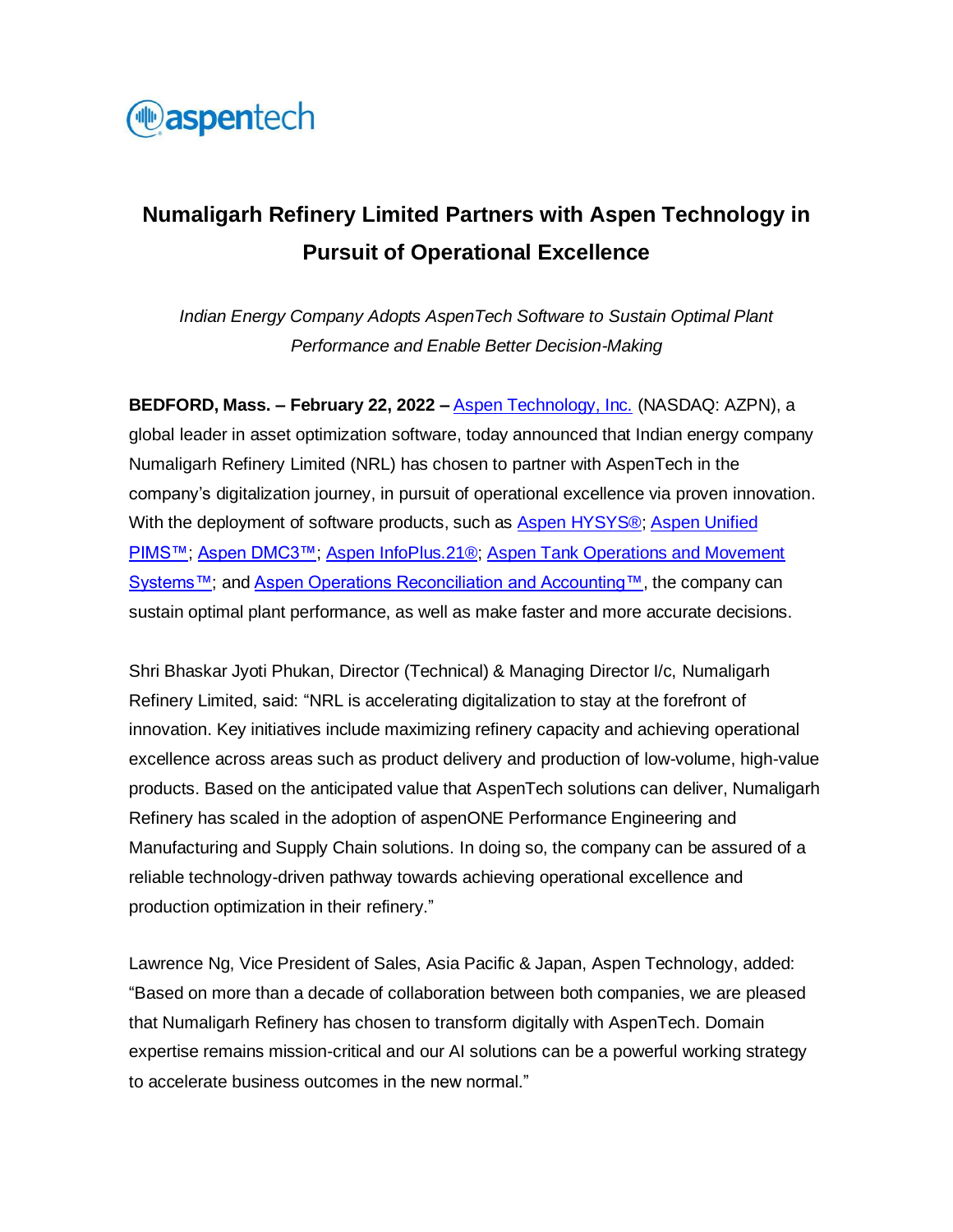To drive operational excellence, and help achieve sustainability goals, Numaligarh Refinery is using the following products:

- Aspen HYSYS maximizes safety, throughput and profitability by optimizing the entire site in one environment via simulation and time-saving workflows.
- Aspen Unified PIMS production planning software increases margins and saves time via usability and speed.
- Aspen DMC3 to sustain optimal performance with adaptive process control, including deep learning technology.
- Aspen InfoPlus.21 unlocks information with a flexible data foundation that generates value by creating a complete picture of production operations.
- Aspen Operations Reconciliation and Accounting to improve accuracy in production accounting by enabling better decision-making using one integrated model.
- Aspen Tank Operations & Movement Systems to proactively manage inventory and react quickly to disruptions.

## **Supporting Resources**

- *[Aspen HYSYS®](https://www.aspentech.com/en/products/engineering/aspen-hysys)*
- *[Aspen Unified PIMS™](https://www.aspentech.com/en/products/msc/aspen-unified-pims)*
- *[Aspen DMC3™](https://www.aspentech.com/en/products/msc/aspen-dmc3)*
- *[Aspen InfoPlus.21®](https://www.aspentech.com/en/products/msc/aspen-infoplus21)*
- *[Aspen Tank Operations & Movement Systems™](https://www.aspentech.com/en/products/msc/aspen-tank-operations-and-movement-systems)*
- *[Aspen Operations Reconciliation and Accounting™](https://www.aspentech.com/en/products/msc/aspen-operations-reconciliation-and-accounting)*

## **About Numaligarh Refinery**

The Numaligarh Refinery (NRL) is an energy company owned by Oil India Limited, Government of Assam, and Engineers India Limited, located in the Brahmaputra valley in the region of Assam. The commencement of commercial operations started in 2000, and in 2019, the Cabinet Committee of Economic Affairs approved the Numaligarh Refinery Expansion Project (NREP) to expand the production capacity. Visit [www.nrl.co.in](http://www.nrl.co.in/) to find out more.

## **About Aspen Technology**

Aspen Technology (AspenTech) is a global leader in asset optimization software. Its solutions address complex, industrial environments where it is critical to optimize the asset design, operation and maintenance lifecycle. AspenTech uniquely combines decades of